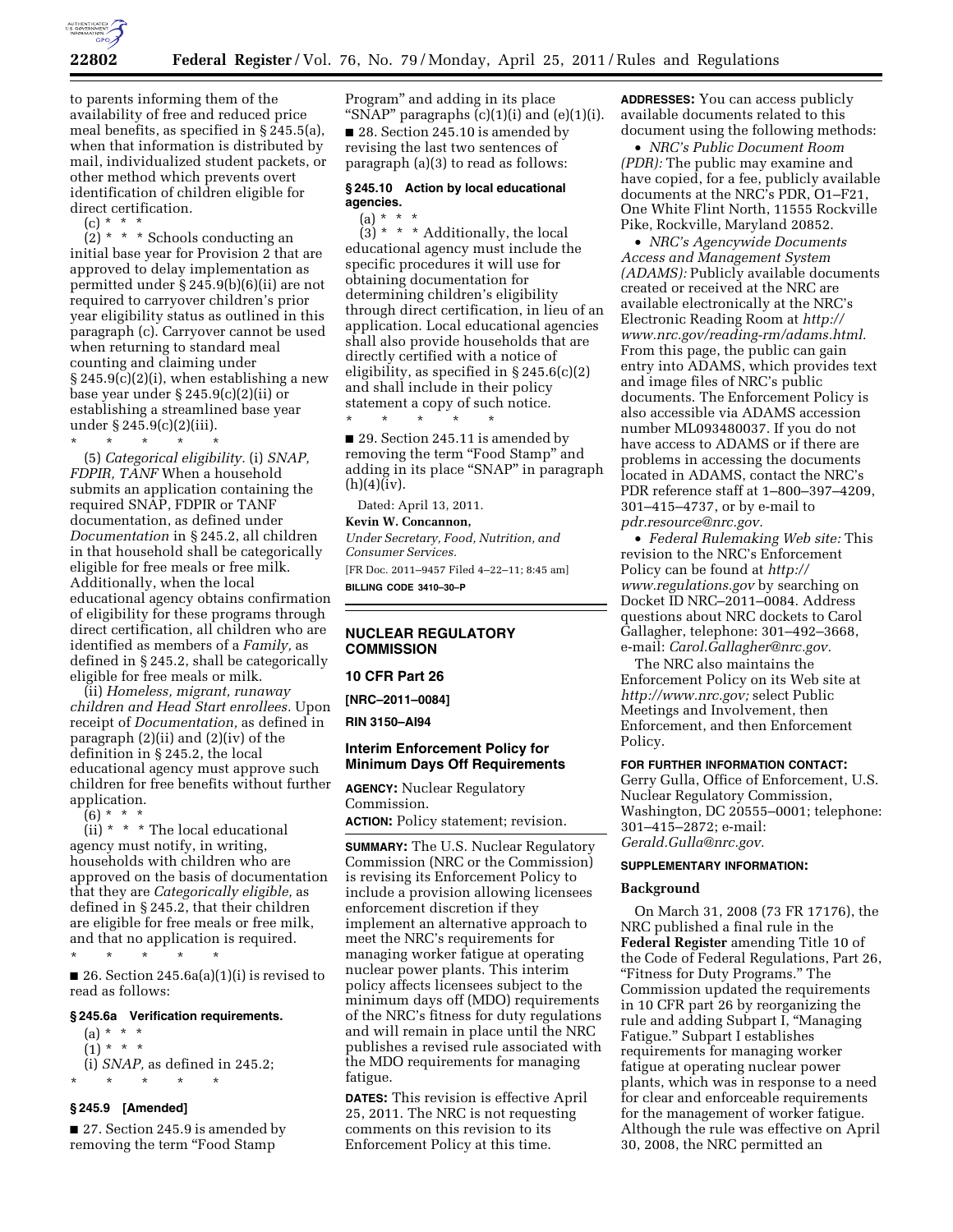18-month implementation period for Subpart I.

On September 3, 2010, the Nuclear Energy Institute (NEI) submitted a petition for rulemaking (PRM–26–5) (ML102590440). The NEI stated that ''the new rule has resulted in consequences not originally envisioned when the rule was developed and that these consequences have diminished the safety benefits of the rule.'' The NEI has stated that the unintended consequences stem from the minimum days off requirements, specifically § 26.205(d)(3) through § 26.205(d)(6), which create an undue level of complexity and inflexibility in managing worker fatigue. The NEI requested, among other changes, that 10 CFR part 26, Subpart I, be amended to replace the MDO requirements in § 26.205(d) with a performance-based objective, consisting of an average of 54 hours worked per week, averaged over a calendar quarter rather than over each shift cycle. The NEI also proposed changing the annual assessment in § 26.205(e)(1) to a quarterly assessment to provide a more frequent review of hours worked. The NEI proposed to eliminate the MDO requirements addressed at § 26.205(d)(3) through § 26.205(d)(6), while the work hour limits and break requirements (§ 26.205(d)(1)(i), § 26.205(d)(1)(ii), § 26.205(d)(1)(iii), § 26.205(d)(2)(i), and § 26.205(d)(2)(ii)), would remain unchanged and apply during on-line and outage periods.

Separate from PRM–26–5, on September 23, 2010, the NEI submitted a request for enforcement discretion regarding the MDO provisions of 10 CFR part 26 (ML102710208). The request reiterates the NEI's opinion that the regulations that govern fatigue management impede "many safetybeneficial practices at plant sites, adversely [impact] the quality of life of covered workers, and [result] in conflicts between rule requirements and represented bargaining unit agreements.'' The letter requests that the NRC ''exercise enforcement discretion from the [MDO] provisions of the rule'' until the final disposition of PRM–26– 5.

The NRC held three public meetings (November 18, 2010, January 6, 2011, and January 25, 2011), during which the staff and stakeholders discussed alternatives to the MDO requirements. Although some of the stakeholders were comfortable with the MDO requirements, most focused their discussion on the unintended consequences, which they claim have diminished the safety benefits of the rule, along with the need for an

alternative that is simpler and would provide greater scheduling flexibility. The staff's goal was to develop an alternative approach that was responsive to the needs of stakeholders, would maintain clear and enforceable requirements, and would ensure that the effects of cumulative fatigue are appropriately managed by licensees.

# **Discussion**

Cumulative fatigue is caused by consecutive days of restricted or poor quality sleep caused by such things as shift-work, extended work days, and extended work weeks. Currently, Subpart I requires licensees to manage cumulative fatigue primarily by providing workers with a minimum number of days off over the course of a period not to exceed 6 weeks. The distribution of the days off during the 6-week period act to either prevent or mitigate fatigue. An alternative method for managing cumulative fatigue is to establish a requirement to limit actual hours worked. A limit on actual hours worked, when applied to schedules that require regular shift coverage, limits the number of work hours that can contribute to cumulative fatigue and provides indirect assurance of periodic days off for recovery rest. A schedule resulting in a weekly average of 54 hours worked, calculated using a rolling window of up to 6 weeks, is such a schedule. In general, most individuals that work their normal shift duration and receive only the minimum number of days off required under the current MDO requirements could average up to 54 hours per week. However, the NEI has indicated that implementation of the MDO requirements has reduced licensee scheduling flexibility and imposed a substantial administrative burden. By comparison, limiting work hours to an average of not more than 54 hours per week by using a rolling window of up to 6 weeks limits the number of consecutive weeks of extended work hours that an individual can work by using a comparable but simpler and more flexible requirement. In addition, this alternative eliminates the burden of tracking the number of days off that an individual receives in each shift cycle.

In summary, the maximum hours that can be worked under the alternative approach is comparable to the maximum hours worked under the current 10 CFR part 26 MDO requirements, except that the alternative approach provides for greater simplicity and flexibility. This alternative is only applicable to § 26.205(d)(3) and covered workers described in § 26.4(a). Neither the NEI's PRM–26–5 nor its enforcement

discretion request offered any comparably effective alternatives for § 26.205(d)(4), § 26.205(d)(5), and § 26.205(d)(6), nor were any identified during the public meetings; therefore, the staff is taking no action in regard to those regulations.

The staff determined that replacing the current MDO requirements and requiring all licensees to adopt this interim alternative approach has the potential for introducing adverse consequences if those licensees satisfied with MDO requirements were forced to change. As a result, the interim enforcement policy would allow licensees to choose whether or not to implement this alternative approach. Licensees who properly implement this alternative approach will receive enforcement discretion for failing to meet the requirements of 10 CFR 26.205(d)(3).

Although the rolling schedule required under the alternative approach limits the number of consecutive extended work weeks and thereby limits the potential for cumulative fatigue, there are unusual potential circumstances where the average can be met and the schedule may be fatiguing; however, the industry has stated that these unusual schedules are improbable. Such schedules include having only one in every nine days off or consistently working the maximum allowable hours, which would likely result in cumulative fatigue. Nevertheless, the staff believes that this alternative approach, together with other aspects of the rule that will remain unchanged, will provide reasonable assurance that licensees manage cumulative fatigue consistent with the protection of public health, safety, and security. The staff will engage licensees during regularly scheduled public meetings in the coming months to identify problems and lessons learned from implementation of the alternative approach.

Licensees must inform the NRC of their intent to adopt the alternative approach, and must comply with all requirements of Subpart I, as applicable. The interim policy will remain in place until the NRC publishes a new final rule associated with the MDO requirements in 10 CFR part 26, subpart I.

The NRC is not requesting public comment on this alternative approach at this time; instead, the NRC will seek public comment on the effectiveness of this approach during the comment period for a proposed rule associated with the MDO requirements in 10 CFR part 26, subpart I.